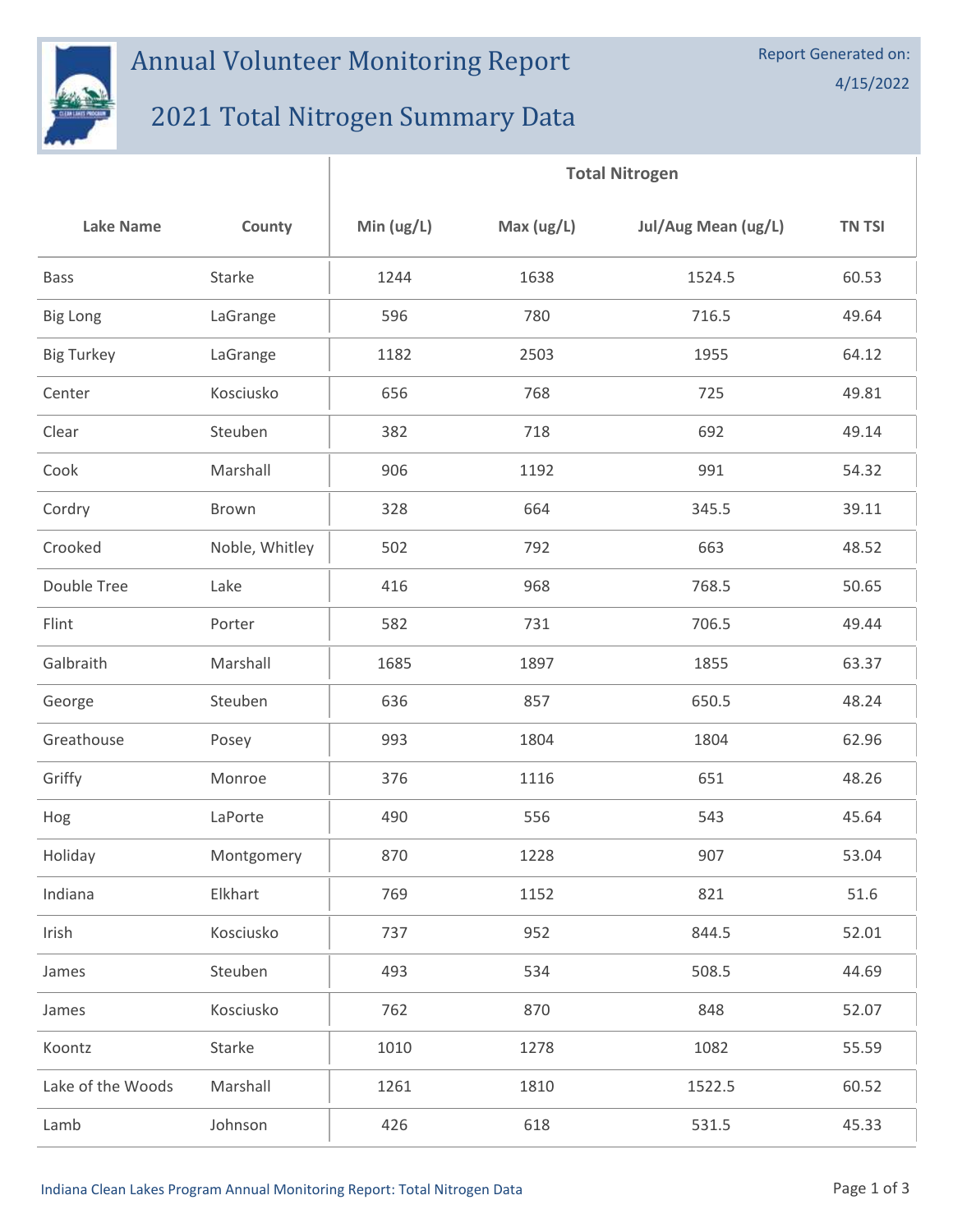## **Total Nitrogen**

| <b>Lake Name</b> | County    | Min $(ug/L)$ | Max $(ug/L)$ | Jul/Aug Mean (ug/L) | <b>TN TSI</b> |
|------------------|-----------|--------------|--------------|---------------------|---------------|
| Little Crooked   | Whitley   | 662          | 809          | 720.5               | 49.72         |
| Little Turkey    | LaGrange  | 949          | 1603         | 1336                | 58.63         |
| Long             | Porter    | 598          | 668          | 660                 | 48.45         |
| Long (Clear)     | Steuben   | 1062         | 1121         | 1091.5              | 55.71         |
| Long Pond Gibson | Gibson    | 1038         | 2328         | 1519                | 60.48         |
| Loomis           | Porter    | 620          | 812          | 805                 | 51.32         |
| Louise           | Porter    | 478          | 1803         | 1431                | 59.62         |
| Mackey           | Posey     | 987          | 4693         | 1999                | 64.44         |
| Manitou          | Fulton    | 1550         | 2690         | 1797                | 62.91         |
| Martin           | LaGrange  | 2021         | 3126         | 2179                | 65.69         |
| Maxinkuckee      | Marshall  | 586          | 872          | 627                 | 47.71         |
| Monroe (Lower)   | Monroe    | 281          | 425          | 413.5               | 41.71         |
| Myers            | Marshall  | 562          | 656          | 632                 | 47.83         |
| North Twin       | LaGrange  | 1036         | 1406         | 1070.5              | 55.43         |
| Olin             | LaGrange  | 961          | 1438         | 1199.5              | 57.07         |
| Oliver           | LaGrange  | 793          | 1071         | 880                 | 52.61         |
| Oswego           | Kosciusko | 674          | 830          | 684.5               | 48.98         |
| Papakeechie      | Kosciusko | 569          | 772          | 670.5               | 48.68         |
| Ribeyre          | Posey     | 967          | 2152         | 1298                | 58.21         |
| Saugany          | LaPorte   | 395          | 457          | 447.5               | 42.85         |
| Skinner          | Noble     | 2929         | 5238         | 4096                | 74.8          |
| Sweetwater       | Brown     | 283          | 378          | 330.5               | 38.47         |
| Tippecanoe       | Kosciusko | 618          | 727          | 721.5               | 49.74         |
| Town             | Fulton    | 1756         | 3736         | 2231                | 66.03         |
| Wauhob           | Porter    | 538          | 538          | 538                 | 45.5          |
| Wawasee          | Kosciusko | 587          | 660          | 648.5               | 48.2          |